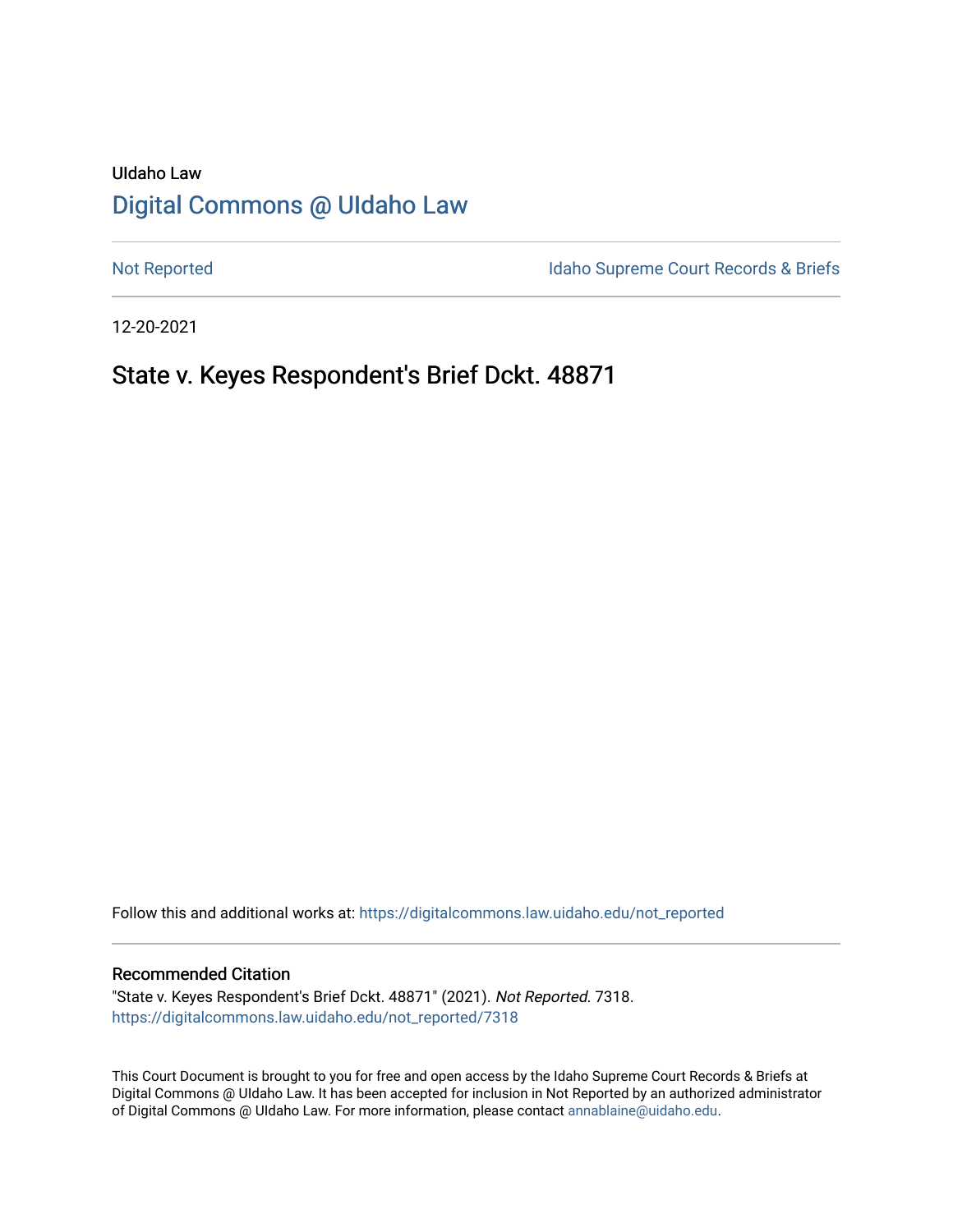Electronically Filed 12/20/2021 8:38 AM Idaho Supreme Court Melanie Gagnepain, Clerk of the Court By: Murriah Clifton, Deputy Clerk

LAWRENCE G. WASDEN Attorney General State of Idaho

MARK A. KUBINSKI Deputy Attorney General Chief, Criminal Law Division

KENNETH K. JORGENSEN Deputy Attorney General P.O. Box 83720 Boise, ID 83720-0010 (208) 334-4534 Email: ecf@ag.idaho.gov

## IN THE SUPREME COURT OF THE STATE OF IDAHO

| <b>STATE OF IDAHO</b>    |                           |
|--------------------------|---------------------------|
|                          | NO. 48871-2021            |
| Plaintiff-Respondent,    |                           |
|                          | Kootenai County           |
| V.                       | Case No. CR28-20-5762     |
|                          |                           |
| ELIZABETH BRITIANY KEYES |                           |
|                          | <b>RESPONDENT'S BRIEF</b> |
| Defendant-Appellant.     |                           |
|                          |                           |

Has Elizabeth Britiany Keyes failed to show that the district court abused its sentencing discretion when it imposed aggregate sentence totaling 25 years with 10 years determinate upon her convictions for murder in the second degree and alteration or concealment of evidence?

## ARGUMENT

### Keyes Has Failed to Show that the District Court Abused Its Discretion

A. Introduction

No one, including Elizabeth Britiany Keyes, knew she was pregnant until she delivered a

full term baby boy in the bathroom of her boyfriend's family home. (PSI, pp. 92, 179, 182-83,

187, 334-37, 366; Confidential Exhibits, pp. 66-67, 91.) For reasons which remain unfathomable,

Keyes strangled the newborn to death, made superficial cuts along his lower abdomen, and used a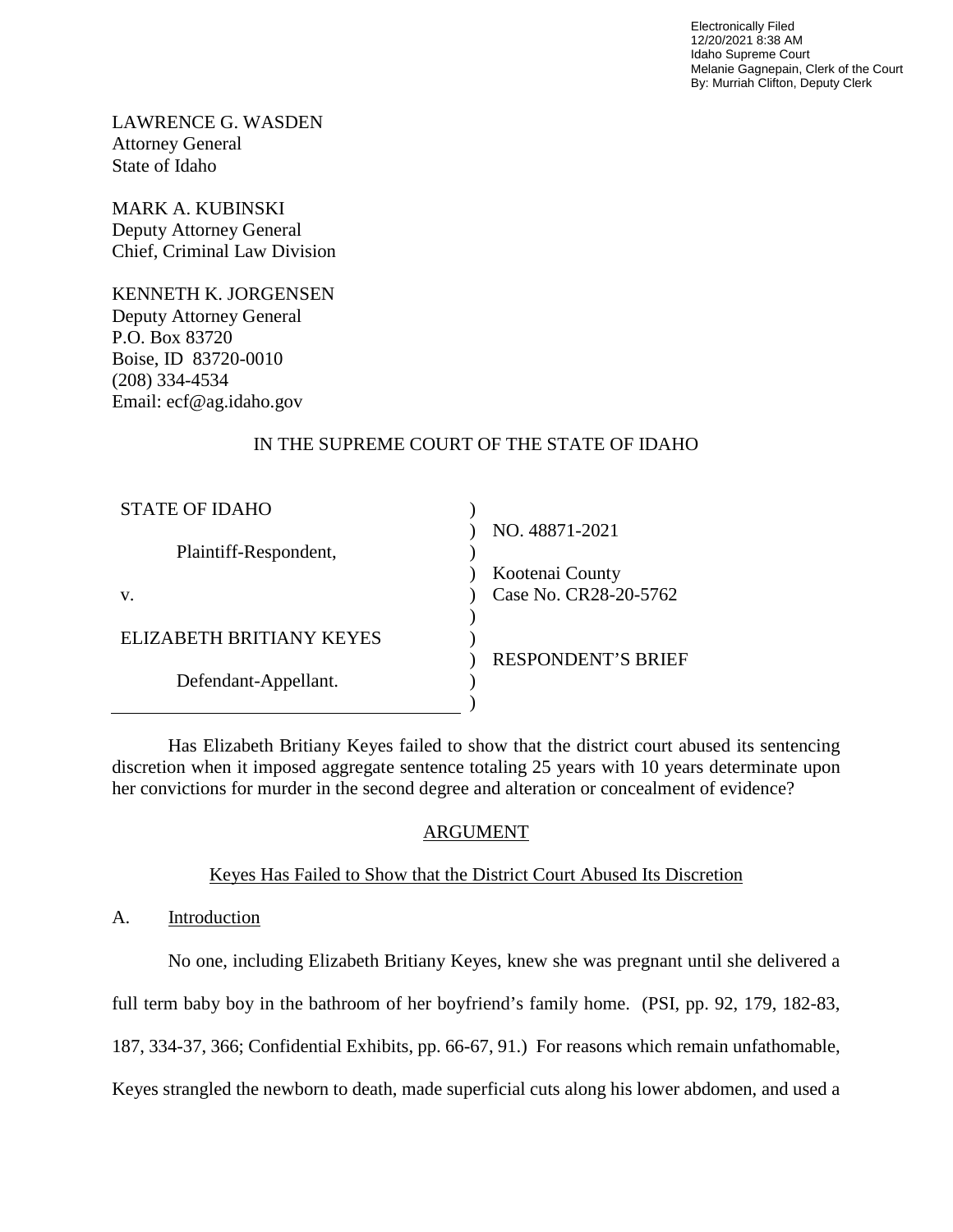utility knife to slice his body open from the midline of his chest to his abdomen, exposing loops of the small bowel and slicing his liver. (PSI, pp. 8, 10-13, 92-96, 109-11; Confidential Exhibits, pp. 37, 39-42, 44-45, 68, 70-72, 75-77, 88-89, 97-104.) Keyes then attempted to clean the bathroom, placing the bloody utility knife in a bathroom drawer, placing bloody debris and the corpse of the dead baby into a garbage bag, and placing the garbage bag on the front porch. (PSI, pp. 92-96, 107, 335, 367; Confidential Exhibits, pp. 46-60, 72-74, 94, 114-16.) Keyes told her boyfriend's mother that she believed she had just had a miscarriage and went to bed. (PSI, pp. 179, 367; Confidential Exhibits, p. 90.)

The following morning, the sister of Keyes' boyfriend became concerned when she found blood in the bathroom and ultimately found the baby inside the trash bag. (PSI, pp. 47, 92, 334- 35.) The sister wrapped the baby and the placenta in a towel and drove Keyes and the baby to the hospital. (PSI, pp. 2, 47, 96, 335-36) There, hospital staff found the dead baby in the backseat of the car and a bloody Keyes who "appeared to be in emotional shock" and had a "kind of flat affect … just expressionless." (PSI, pp. 132, 368, 384.)

Upon viewing the abdominal wound, hospital staff called the police. (PSI, p. 184.) A detective interviewed Keyes in the hospital, questioning her about her pregnancy, delivery, and the cause of death of her baby. (PSI, pp. 368-375; Confidential Exhibits, pp. 61-93.) Throughout questioning, Keyes claimed she was unaware she was pregnant and could recall neither the delivery nor strangulation of the baby. (PSI, p. 93, 369-74; Confidential Exhibits, pp. 68-69, 71- 73, 75-77, 87-89, 91.) Keyes recalled some details of cutting her baby and was able to tell the detective what type of knife she used, but seemed unable to explain why she cut the baby. (PSI, pp. 93, 372; Confidential Exhibits, 70-72.)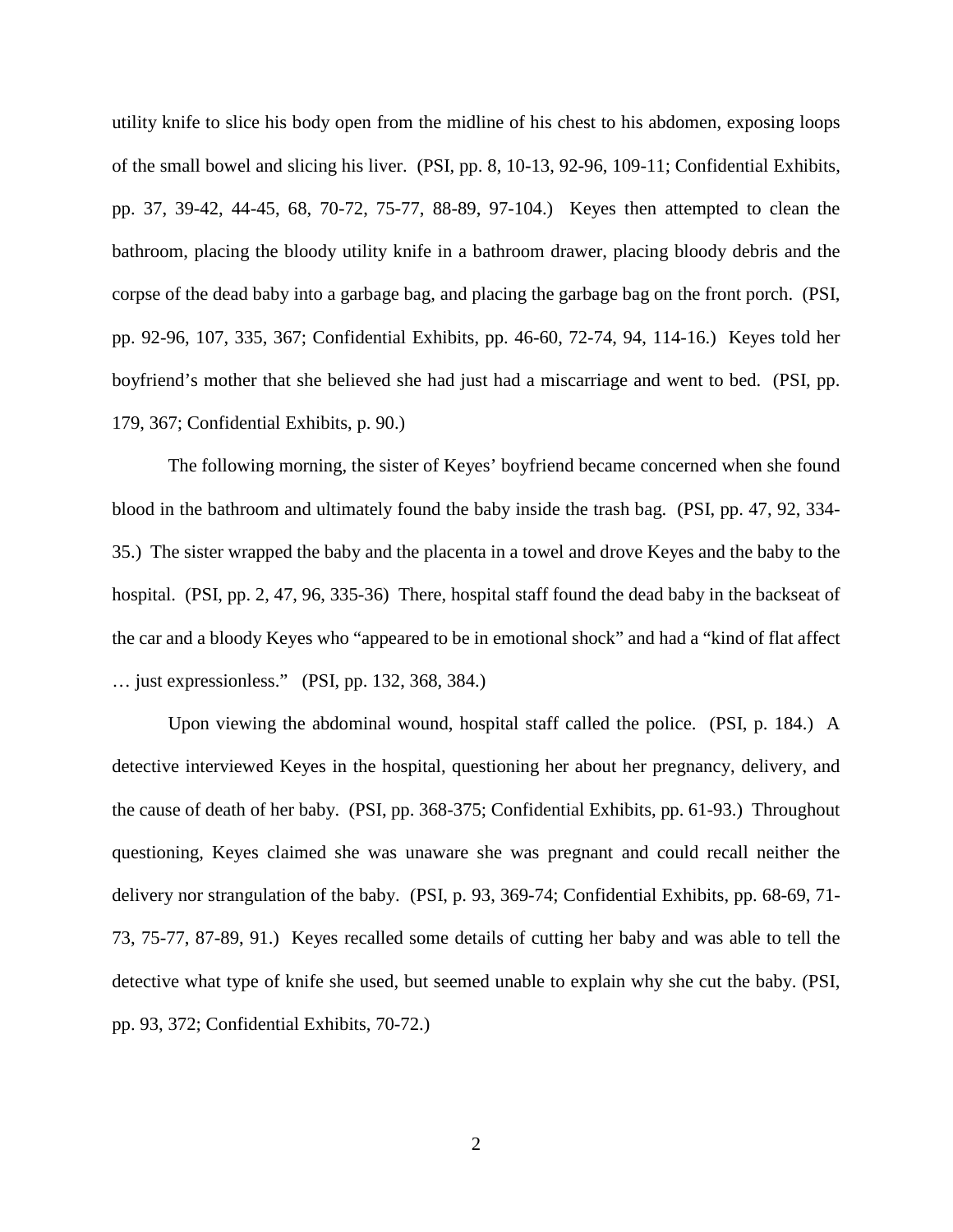Admitted to the Kootenai Health behavioral health unit, Keyes' psychiatric evaluator noted she presented as "exhibiting an unexpected and inappropriately bland affect for the circumstances, and seemed very detached or even experiencing dissociation." (PSI, p 132.) He noted her affect "[r]anged from blunted to smiling, with occasional nervous laughter that was incongruent with her mood and circumstances. She appeared anxious at times … but she did not appear to cry or shed any tears during the visit." (PSI, p. 136.)

The state charged Keyes with murder in the first degree and alteration or concealment of evidence. (R., pp. 165-66, 204-05.) Keyes pleaded guilty pursuant to a plea agreement in which the state agreed to amend the first degree murder charge to second degree murder and Keyes agreed to plead guilty under Alford. (R., pp. 549-51, 553-55). The district court imposed a sentence of 25 years, ten fixed for murder in the second degree and five years, zero fixed for alteration or concealment of evidence, to be served concurrently. (R., pp. 671-72.)

Keyes filed a timely notice of appeal. (R., pp. 673-76.)

Keyes challenges the district court's decision to sentence her to an aggregate 25 years with ten years fixed. Keyes has failed to show an abuse of discretion.

#### B. Standard of Review

The length of a sentence is reviewed under an abuse of discretion standard considering the defendant's entire sentence. State v. Oliver, 144 Idaho 722, 726, 170 P.3d 387, 391 (2007) (citing State v. Strand, 137 Idaho 457, 460, 50 P.3d 472, 475 (2002); State v. Huffman, 144 Idaho 201, 159 P.3d 838 (2007)). Where a sentence is within statutory limits, the appellant bears the burden of demonstrating that it is a clear abuse of discretion. State v. Baker, 136 Idaho 576, 577, 38 P.3d 614, 615 (2001) (citing State v. Lundquist, 134 Idaho 831, 11 P.3d 27 (2000)). In evaluating whether a lower court abused its discretion, the appellate court conducts a four-part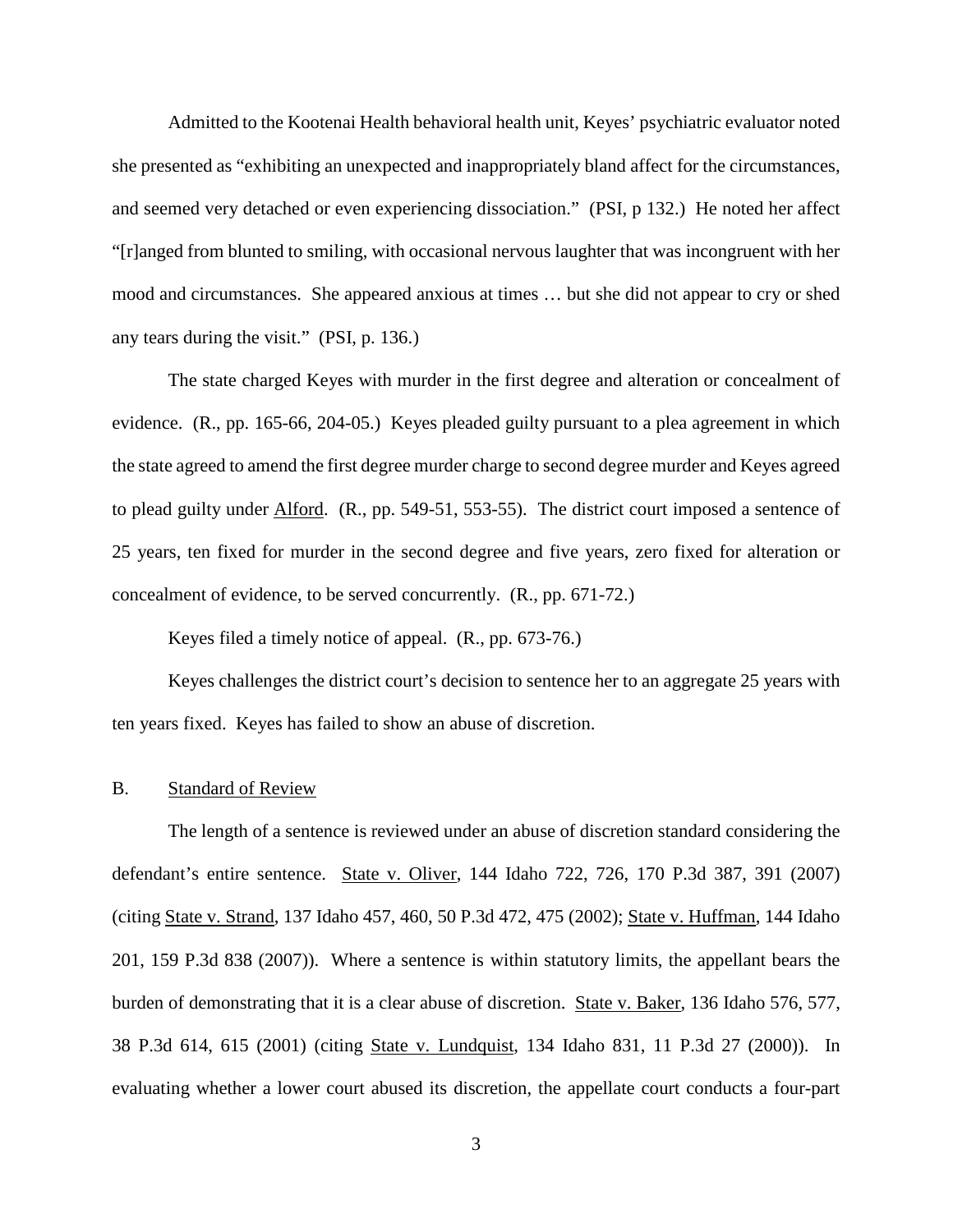inquiry, which asks "whether the trial court: (1) correctly perceived the issue as one of discretion; (2) acted within the outer boundaries of its discretion; (3) acted consistently with the legal standards applicable to the specific choices available to it; and (4) reached its decision by the exercise of reason." State v. Herrera, 164 Idaho 261, 270, 429 P.3d 149, 158 (2018) (citing Lunneborg v. My Fun Life, 163 Idaho 856, 863, 421 P.3d 187, 194 (2018)).

#### C. Keyes Has Shown No Abuse of the Court's Discretion

To bear the burden of demonstrating an abuse of discretion, the appellant must establish that, under any reasonable view of the facts, the sentence was excessive. State v. Farwell, 144 Idaho 732, 736, 170 P.3d 397, 401 (2007). In determining whether the appellant met this burden, the court considers the entire sentence but, because the decision to release the defendant on parole is exclusively the province of the executive branch, presumes that the determinate portion will be the period of actual incarceration. State v. Bailey, 161 Idaho 887, 895, 392 P.3d 1228, 1236 (2017) (citing Oliver, 144 Idaho at 726, 170 P.3d at 391). To establish that the sentence was excessive, the appellant must demonstrate that reasonable minds could not conclude the sentence was appropriate to accomplish the sentencing goals of protecting society, deterrence, rehabilitation, and retribution. Farwell, 144 Idaho at 736, 170 P.3d at 401. A sentence is reasonable "'if it appears necessary to accomplish the primary objective of protecting society and to achieve any or all of the related goals of deterrence, rehabilitation, or retribution.'" Bailey, 161 Idaho at 895-96, 392 P.3d at 1236-37 (quoting State v. McIntosh, 160 Idaho 1, 8, 368 P.3d 621, 628 (2015)).

The district court's factual finding and reasoning for its sentence show no abuse of discretion. Second-degree murder is punishable by ten years to life. I.C. § 18-4004. At the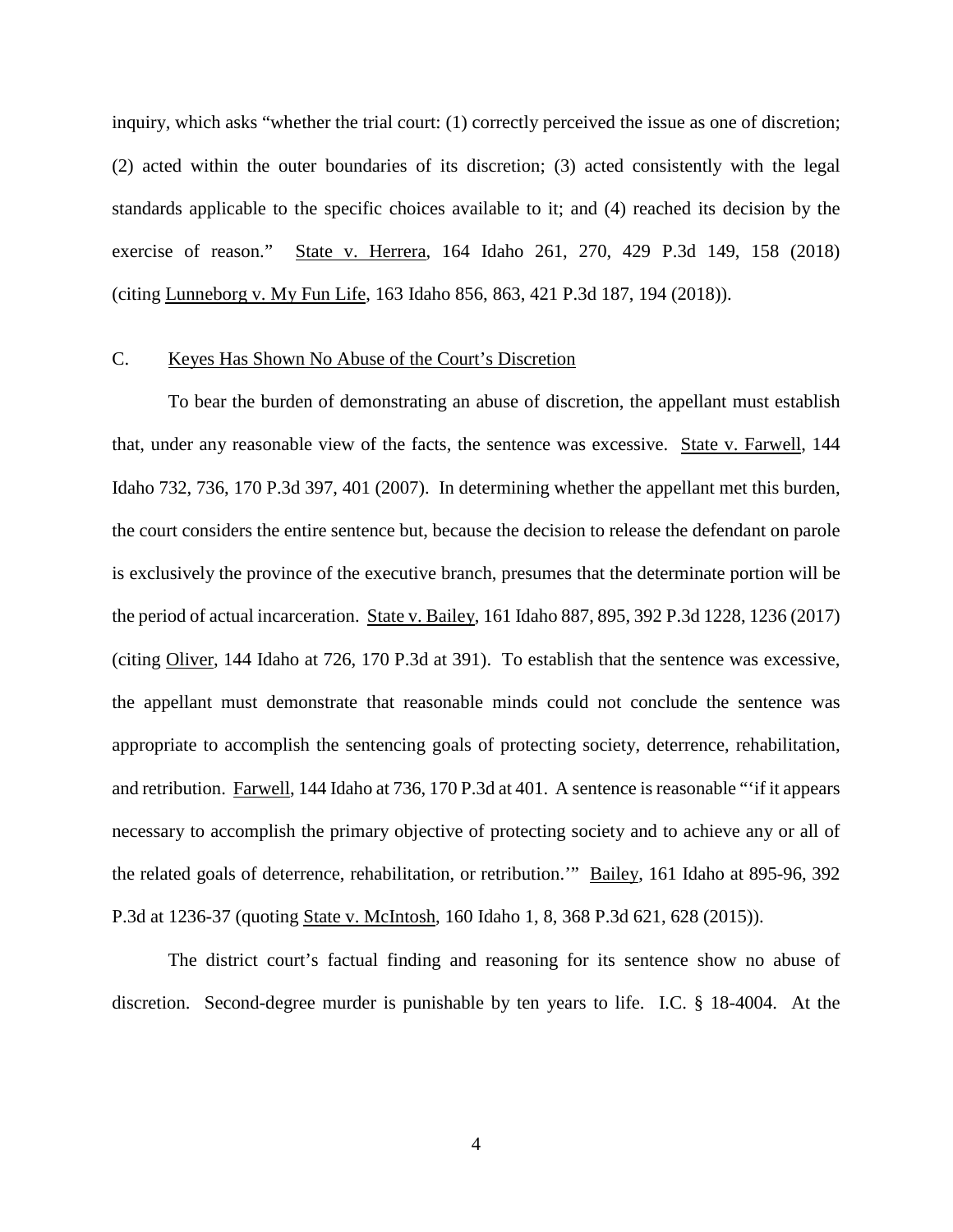sentencing hearing, the district court considered the Toohill<sup>[1](#page-5-0)</sup> factors and heard arguments from the state and Keyes regarding relevant factors, but ultimately determined the most important factor in this case is deterrence to the public, followed by punishment. (Tr., p. 123, Ls, 10-24.) "This sentence is to punish you," the district court stated, "but primarily it's a sentence that is put in place to try to maintain an organized society." (Tr., p. 124, Ls. 1-3.) The district court carefully considered the evidence presented by the state and Keyes. It reviewed the photographs submitted by the state of the crime scene and the autopsy photos of Baby Boy Keyes. (Tr., p. 122, L. 24 – p. 123, L. 3.) The district court considered the arguments presented by Keyes which showed her good character and the strong support she received from family and friends. (Tr., p. 128, L.  $10$ p. 129, L. 6.) The district court crafted a sentence with a reduced fixed amount that met the four criteria in sentencing and honored the goal of being "able to live in an organized and … lawabiding society." (Tr., p. 129, Ls. 6-10.)

Keyes acknowledges that "her actions required the district court to impose a prison sentence" yet argues her "mental state," "support of family and friends, and remorse" should have lead the district court to a less-severe sentence. (Appellant's brief, p. 6). Keyes' claims are unpersuasive. In regards to her mental state, the district court determined that neither argument presented by the state nor Keys mattered, ultimately. (Tr., p. 125, Ls. 2-6; p. 129, L. 22 – p.130, L. 1.) Whether Keyes was in a "dream-like," dissociative event, as she argued, or trying to cover up a pregnancy, as the state argued, did not factor into the district court's sentencing. (PSI, p. 339; Tr., p. 107, L. 7 – p. 108, L. 9; p. 112, Ls. 9-21; p. 123, Ls. 3-9.) "It doesn't matter," the district court said repeatedly. (Tr., p. 124, Ls. 7-10; p. 125, Ls. 2-6, 15-22; p. 125, L. 23 – p. 126, L. 4; p. 126, Ls. 19-20.) In a case with such rare and unusual circumstances, the district court determined

 $\overline{a}$ 

<span id="page-5-0"></span><sup>&</sup>lt;sup>1</sup> State v. Toohill, 103 Idaho 565, 568, 650 P.2d 707, 710 (Ct. App. 1982).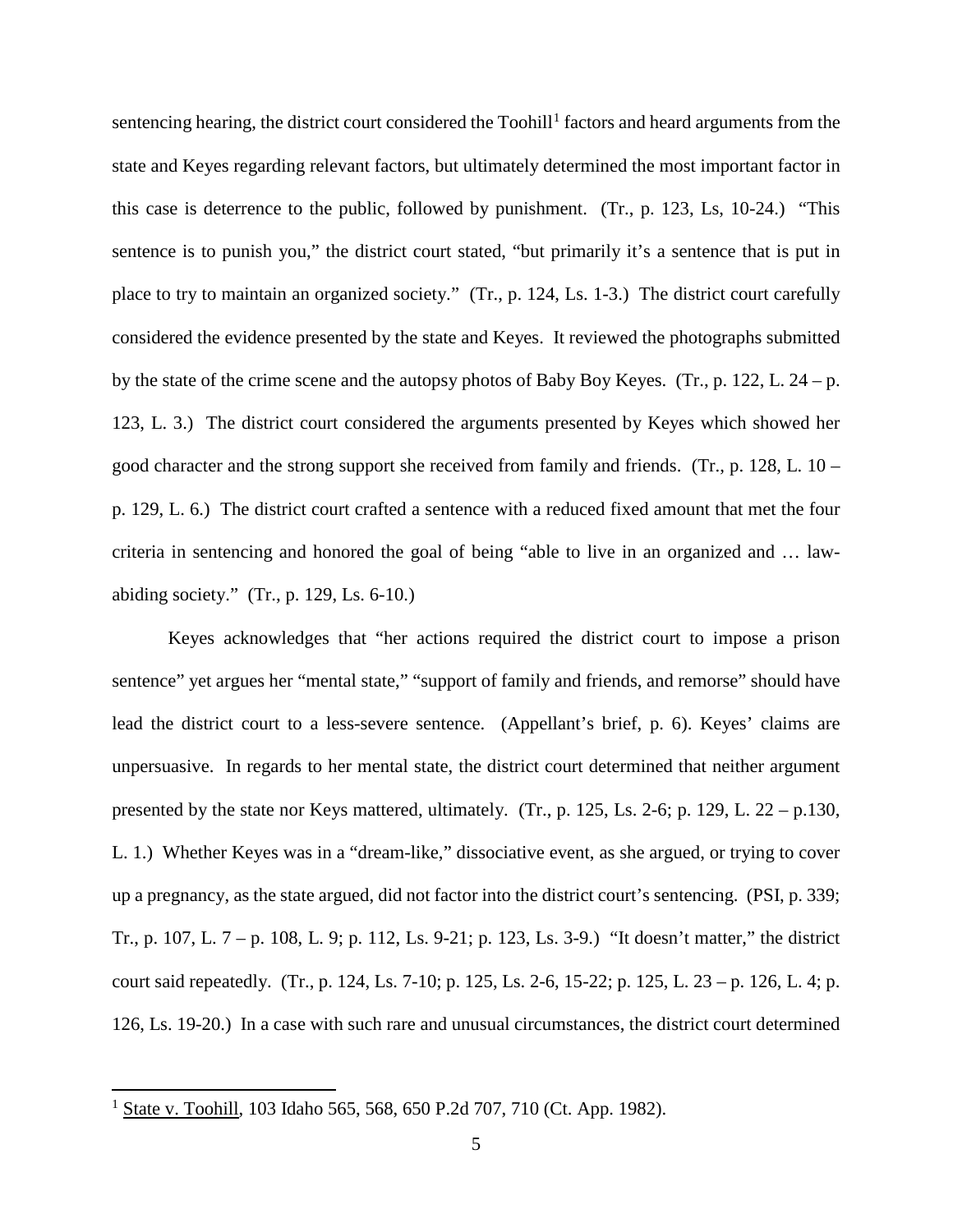"deterrence of the public is the most important." (Tr., p. 124, L.  $16 - p$ . 125, L. 1; p. 128, Ls. 8-9.) The court carefully considered what sentence would give Keyes the "minimum amount" of prison time but "would still be a deterrent to those in the future." (Tr., p. 126, Ls., 21-24.)

"I think you are a good person," the district court informed Keyes. (Tr., p. 128, Ls. 13-14.) "You are a kind and caring person." (Tr., p. 128, Ls. 22-23.) The district court considered Keyes' support from family and friends carefully and accepted as true the good things her family said about her. (Tr., p. 128, Ls. 21-22.) The court recognized Keyes as, for the most part, a "very lawabiding person." (Tr., p. 129, Ls. 5-6.) Though her motivations for the murder may never be known, the district court recognized Keyes *did* intend to strangle, cut, and dispose of her baby. (Tr., p. 130, Ls. 3-10.) Considering the four factors in sentencing, the district court could not "give [Keyes her] freedom today," but imposed the least amount of prison time appropriate under the four sentencing criteria factors. (Tr., p, 129, Ls. 11-12; p. 130, Ls. 20-22.)

The district court considered all mitigating and aggravating factors and crafted a sentence that demonstrated a balance of compassion for Elizabeth Keyes, the serious and tragic nature of her crime, while imposing a sentence meant to "maintain an organized society." (Tr., p. 124, Ls. 2-3.) The concurrent sentences of 25 years with ten years determinate for seconddegree murder and five years, zero fixed for alteration or concealment of evidence were reasonable given the gravity of the crimes and in light of the applicable criteria for sentencing and were within the district court's discretion. Keyes has failed to show error.